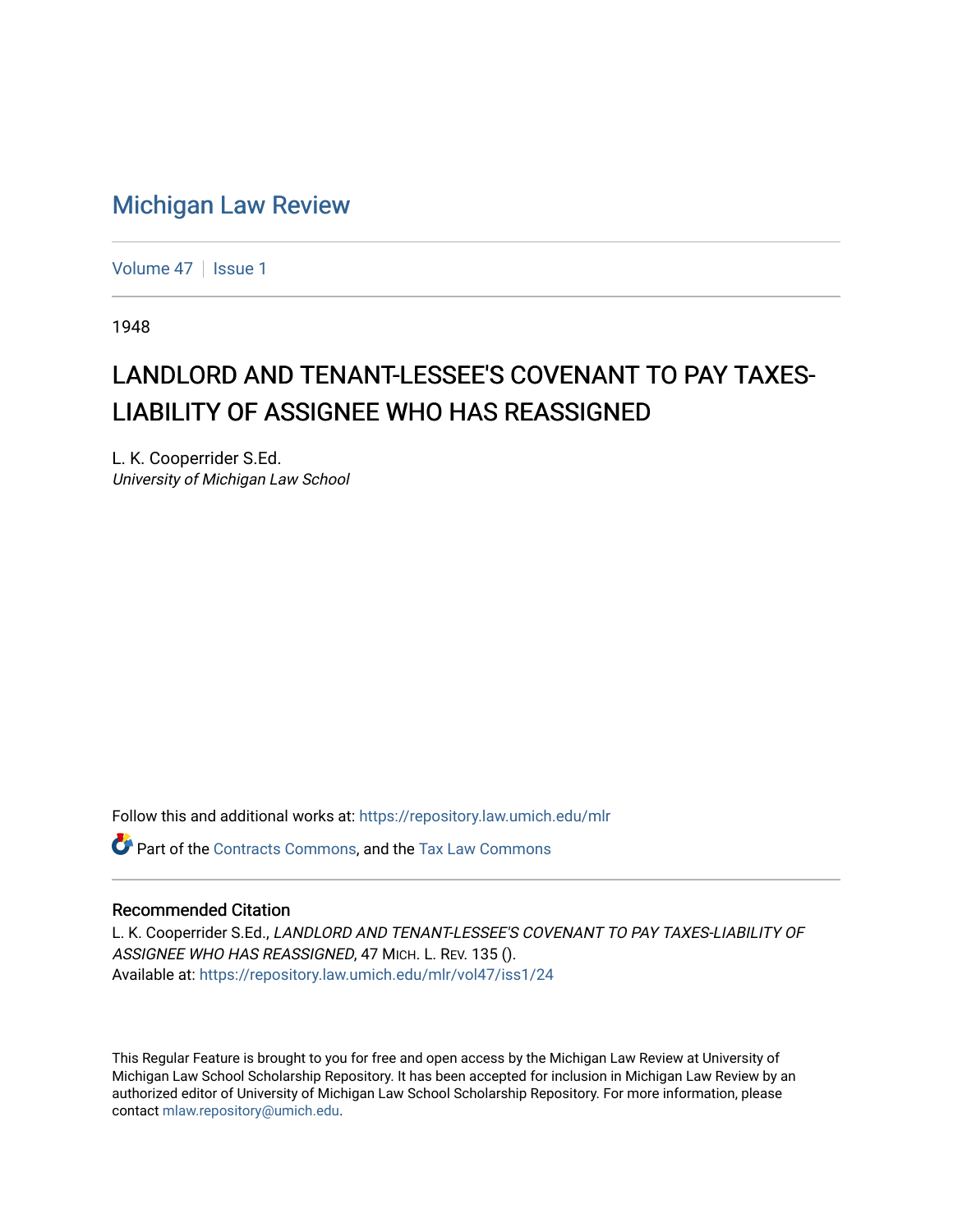LANDLORD AND TENANT-LESSEE'S COVENANT TO PAY TAXES-LIABIL-ITY OF ASSIGNEE WHO HAS REASSIGNED-A 100-year lease contained the following covenant, "... lessee further agrees that he will, as additional rent, pay . . . all taxes and assessments . . . which shall, during said term, be levied,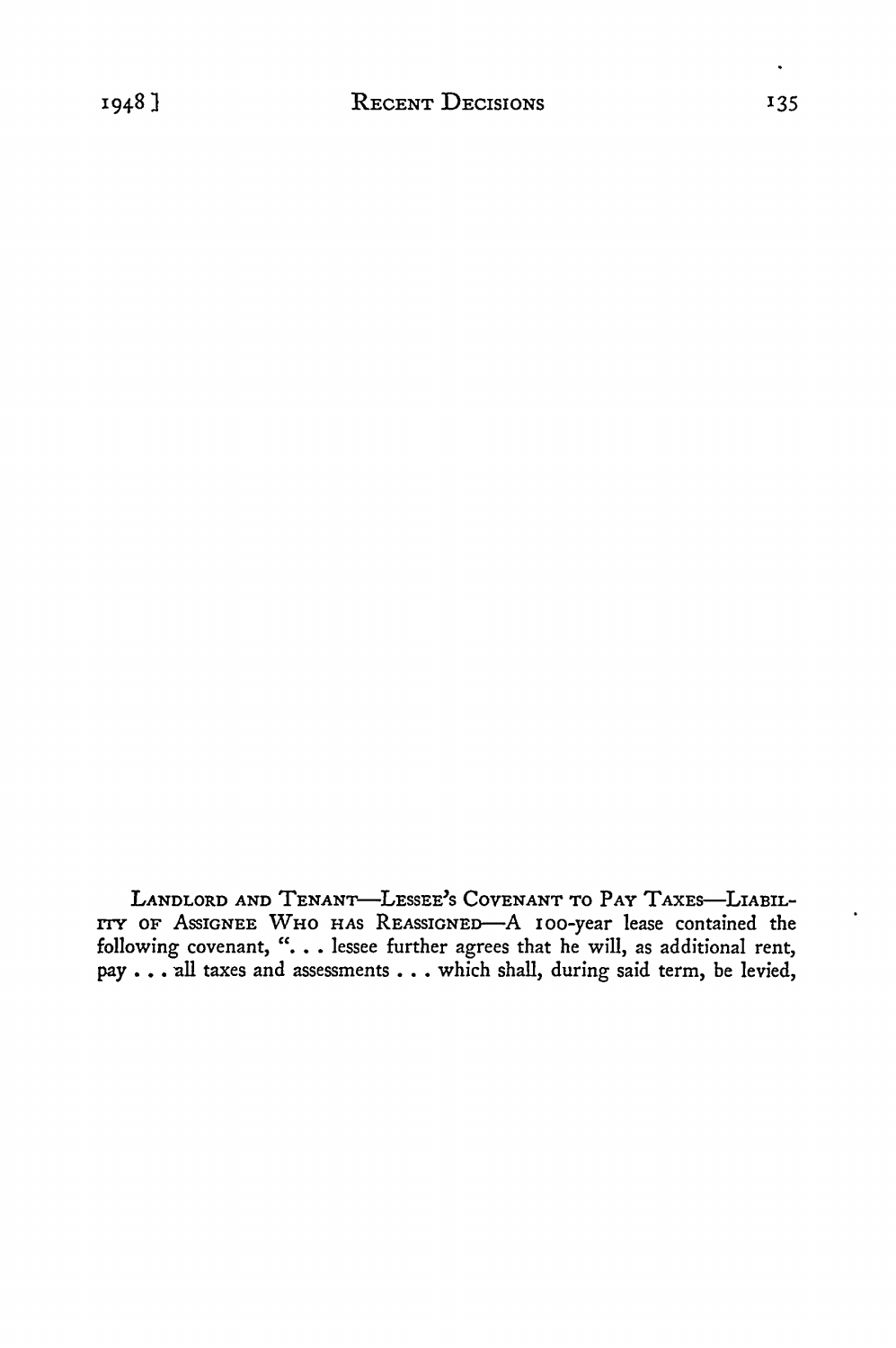assessed, or otherwise imposed. . . . The lessee agrees that he will pay such taxes . . . before any fine . . . may be added thereto for non-payment thereof." Defendant, assignee of the lessee, had reassigned on December 16, 1936; Plaintiff, lessor, sought to recover from him unpaid taxes for the calendar year 1936. In Minnesota, property taxes are assessed on property valued as of May 1 each year, and a lien attaches to the land as of that date, although the taxes are not payable until the following January 1, and are not delinquent until June 1, thereafter. All steps in the assessment procedure relate back to the May  $\texttt{1}$  date.<sup>1</sup> *Held,* defendant is liable. *Whitney v. Leighton,* (Minn. 1948) 30 N.W. (2d) 329.

It has often been decided that where a lease contains a covenant to pay all taxes assessed during the term, the tenant in possession at termination of the lease is liable for taxes assessed before, but not payable until after, that date.<sup>2</sup> The principal case involves the liability of an assignee to pay taxes assessed before, but not payable until after, his reassignment.<sup>3</sup> The dissenting justice thought a distinction should be drawn between the two cases. Nonpayment at termination is clearly a breach of the covenant to pay all taxes assessed during the term, and liability for the breach must of necessity attach to the tenant holding at that date; but liability in the principal case could not attach until there had been a breach of the covenant, and there was no breach until the taxes became delinquent, after the assignee had severed his privity of estate. This is a dubious explanation of the cases imposing liability on the tenant holding at termination. If, in the principal case, there is no binding obligation until taxes have gone unpaid to delinquency, the same reasoning should apply to the assignee who is tenant at termination. He, too, on the basis of privity of estate, is liable only for "breaches," or rather for obligations which mature, during his tenure. It would be more consistent to say that, with respect to taxes assessed before but not payable until after termination, the covenant is enforceable only against the original lessee, whose liability is predicated on privity of contract. But the approach of the majority has more merit. One who is bound by a contract to

<sup>1</sup> Minn. Stat. (1945) 272.31; Merle-Smith v. Minn. Iron Co., 195 Minn. 313, 262 N.W. 865 (1935).

<sup>2</sup> Cases collected in annotation at 97 A.L.R. 931 (1935). For example, Baker v. Horan, 227 Mass. 415, 116 N.E. 808 (1917); Merrimac Mining Co. v. Gross, 216 Minn. 244, 12 N.W. (2d) 506 (1943); Walker v. Stein, 222 App. Div. 22, 225 N.Y.S. 209 (1927). In the latter two cases the presence of an added stipulation that the taxes be paid before delinquency did not change the result. However, the cases are not unanimous on this point; see Morris v. Suerken, 88 Misc. 262, 151 N.Y.S. 817 (1914), and R. A. Manning Realty Corp. v. Topping Bros., 120 Misc. 592, 199 N.Y.S. 241, affd. without opinion, 207 App. Div. 852, 201 N.Y.S. 939 (1923). In these cases wherein the lease contained a covenant, substantially, to pay all taxes imposed during the term when they become due, it was held that the last part of the clause was essential to liability, and the covenant required only payment of taxes which became due and payable during the term. In Huyler v. Huyler's, (N.Y. Co. Sup. Ct. 1943) 44 N.Y.S. (2d) 255, the court followed Walker v. Stein, explaining away the Manning case as having been based on a practical construction by the parties.

<sup>8</sup> There is very little direct authority on this point. The reassigning assignee was held liable in Kirby v. Goldman,270 Mass. 444, 170 N.E. 414 (1930).